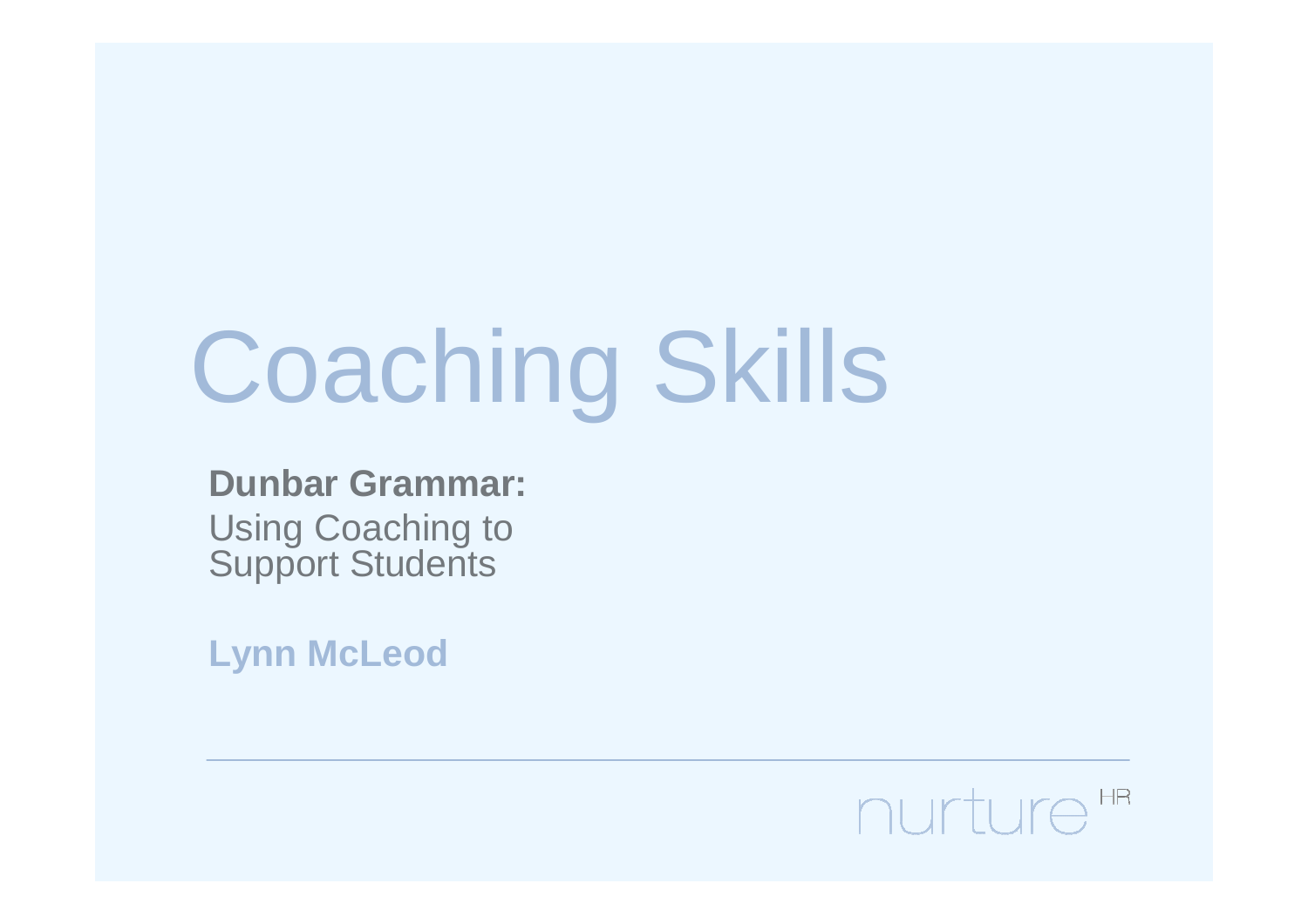#### Why Coaching?

"Learning to be a coach or mentor is one of the mosteffective ways of enabling teachers or leaders to becomegood and excellent practitioners."

Source: CUREE 2005

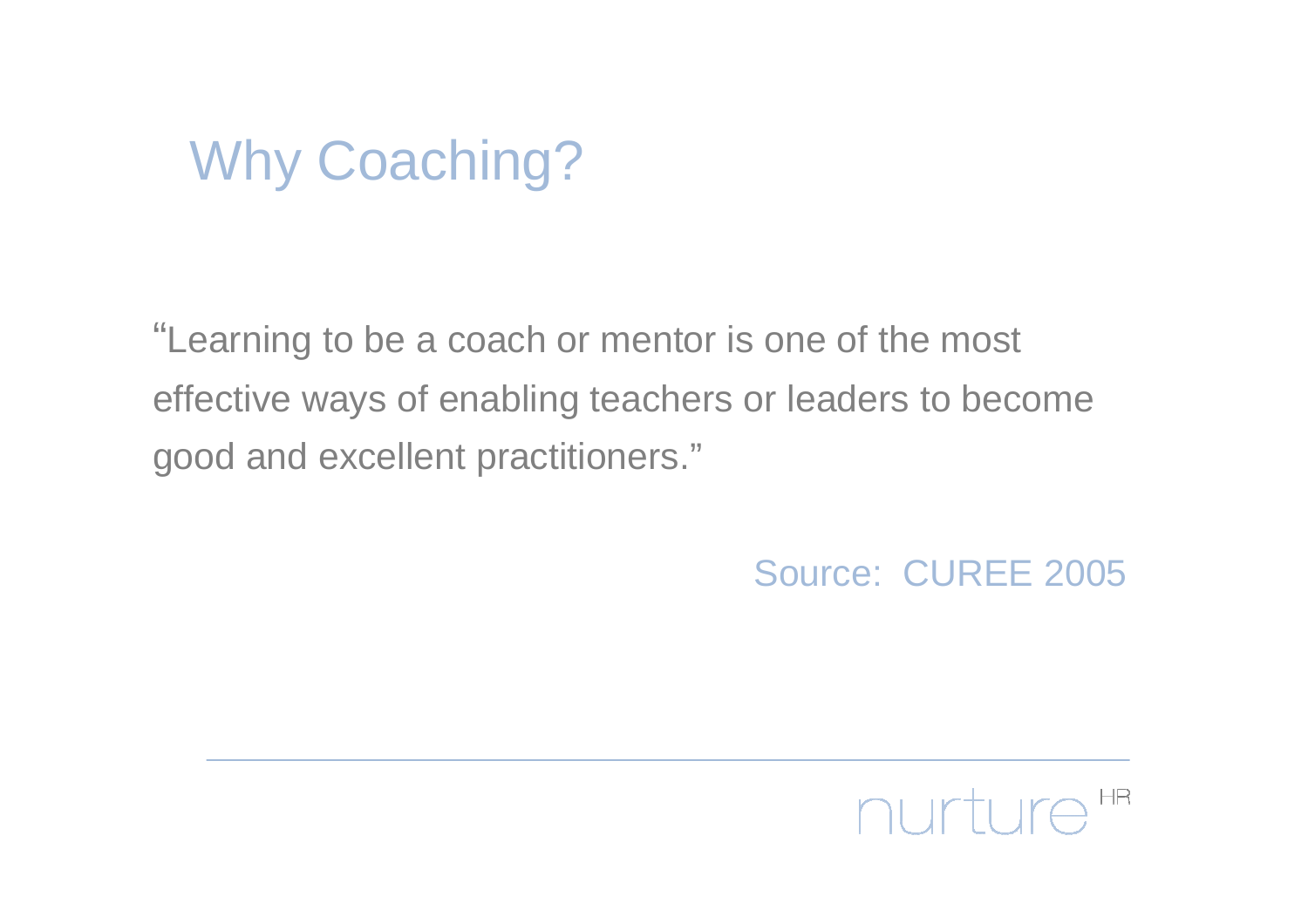#### Aims and Objectives

#### Aims

To provide an opportunity for you to practise your coachingskills and to help you discover how you can use a coachingapproach to support your students.

#### **Objectives**

By the end of the session, you will be able to:

- $\bullet$ explain what coaching is
- demonstrate 3 key coaching skills $\bullet$
- conduct a structured coaching session $\bullet$
- identify how you can use a coaching approach to support students. $\bullet$

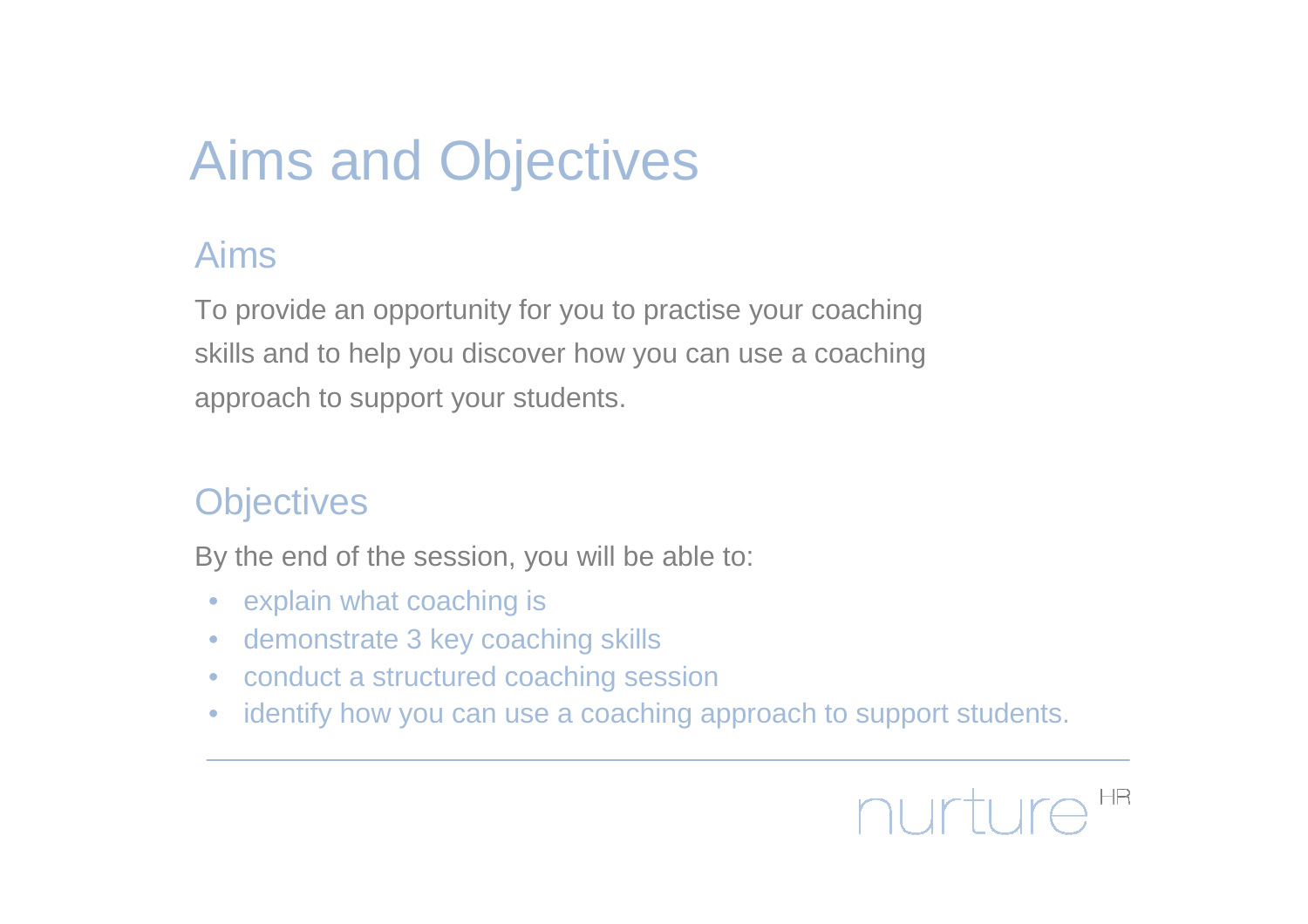#### What is coaching?



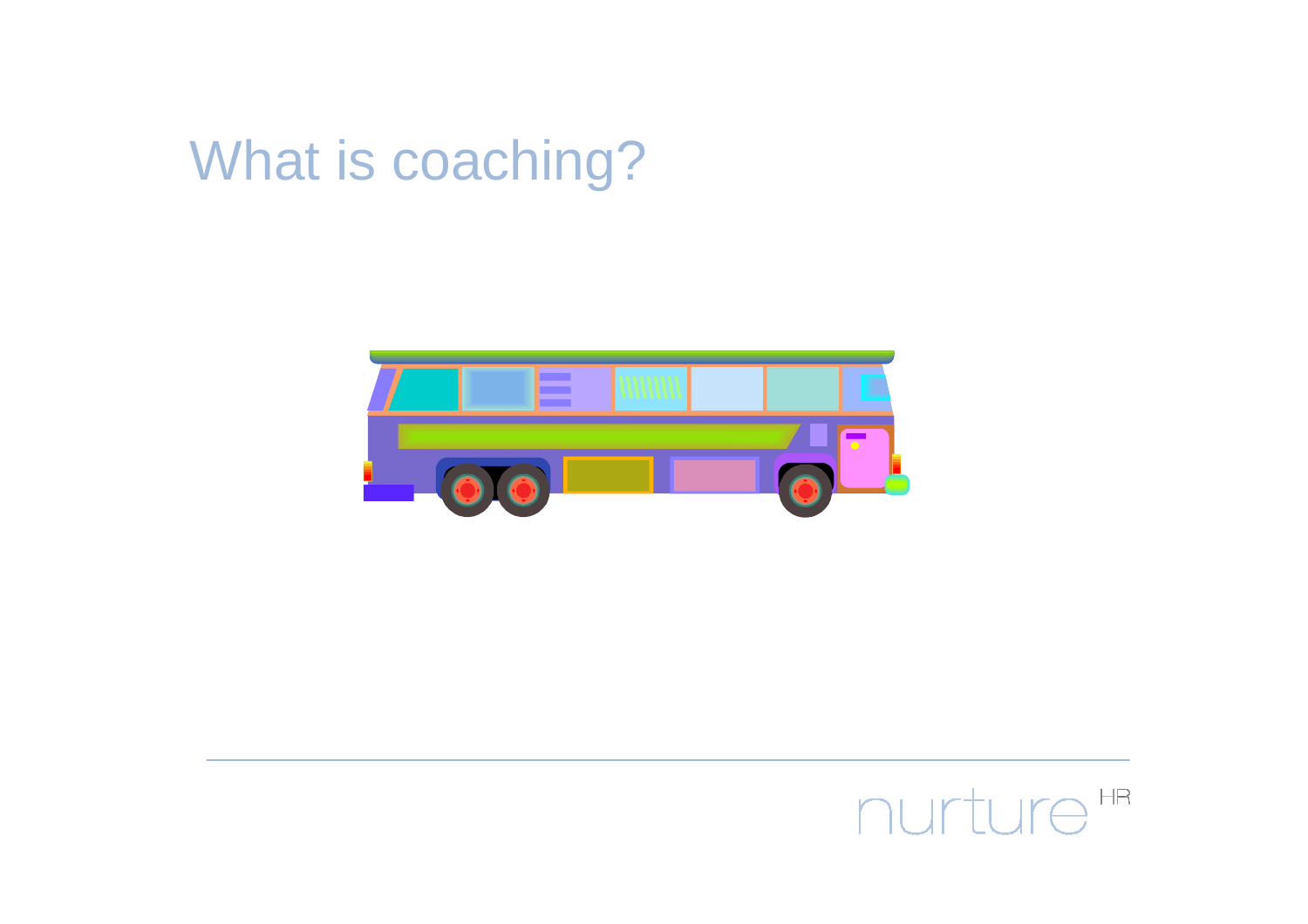#### Coaching is …….

Robert Dilts:

"... the process of helping people and teams to perform at the<br>reak of their abilities. It involves drawing autopeals's peak of their abilities. It involves drawing out people'sstrengths, helping them to bypass personal barriers and limitsin order to achieve their personal best, and facilitating them tofunction more effectively as members of a team."

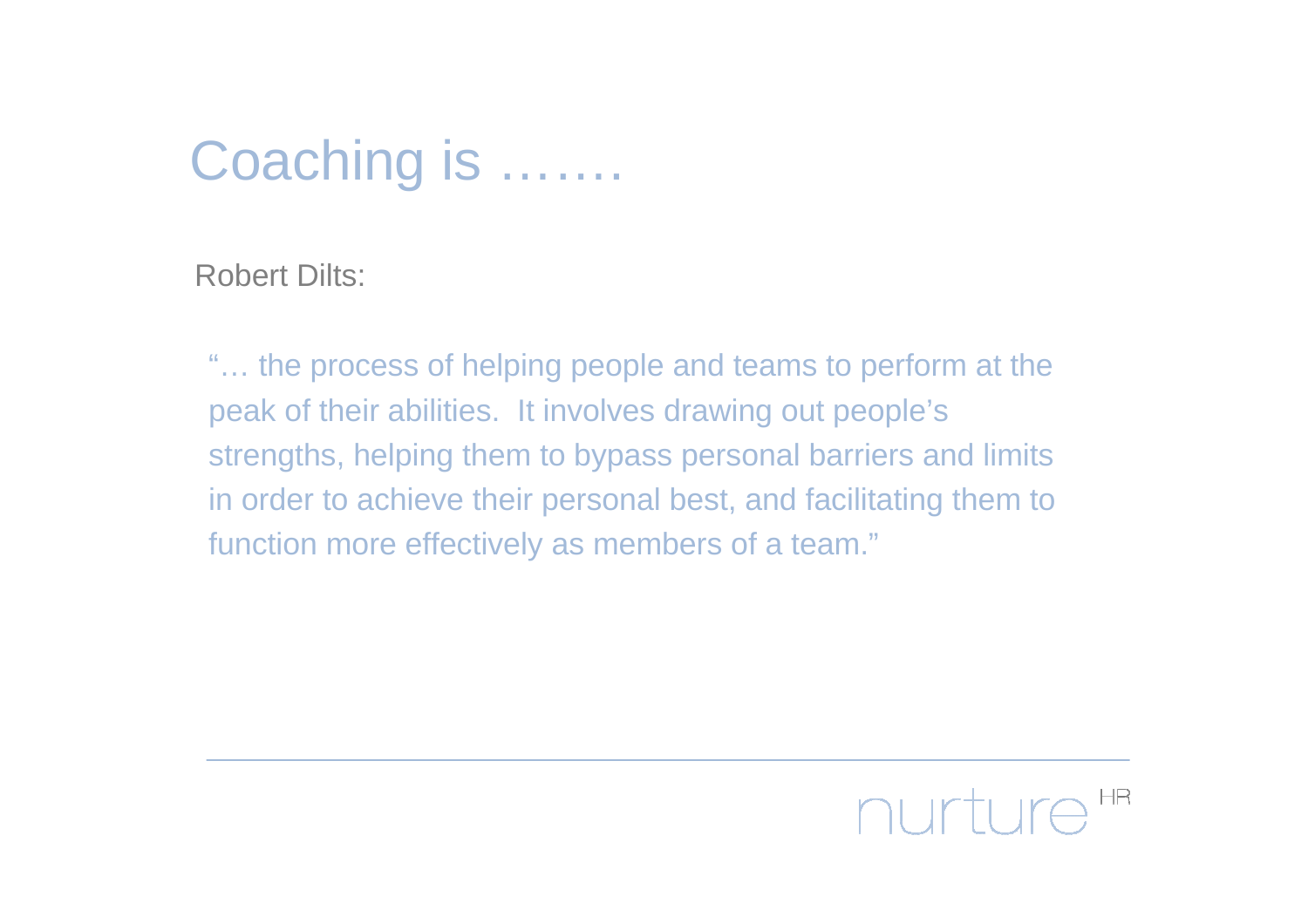#### Coaching is …….

Myles Downey:

"... the art of facilitating the performance, learning and<br>davelerment of another." development of another."

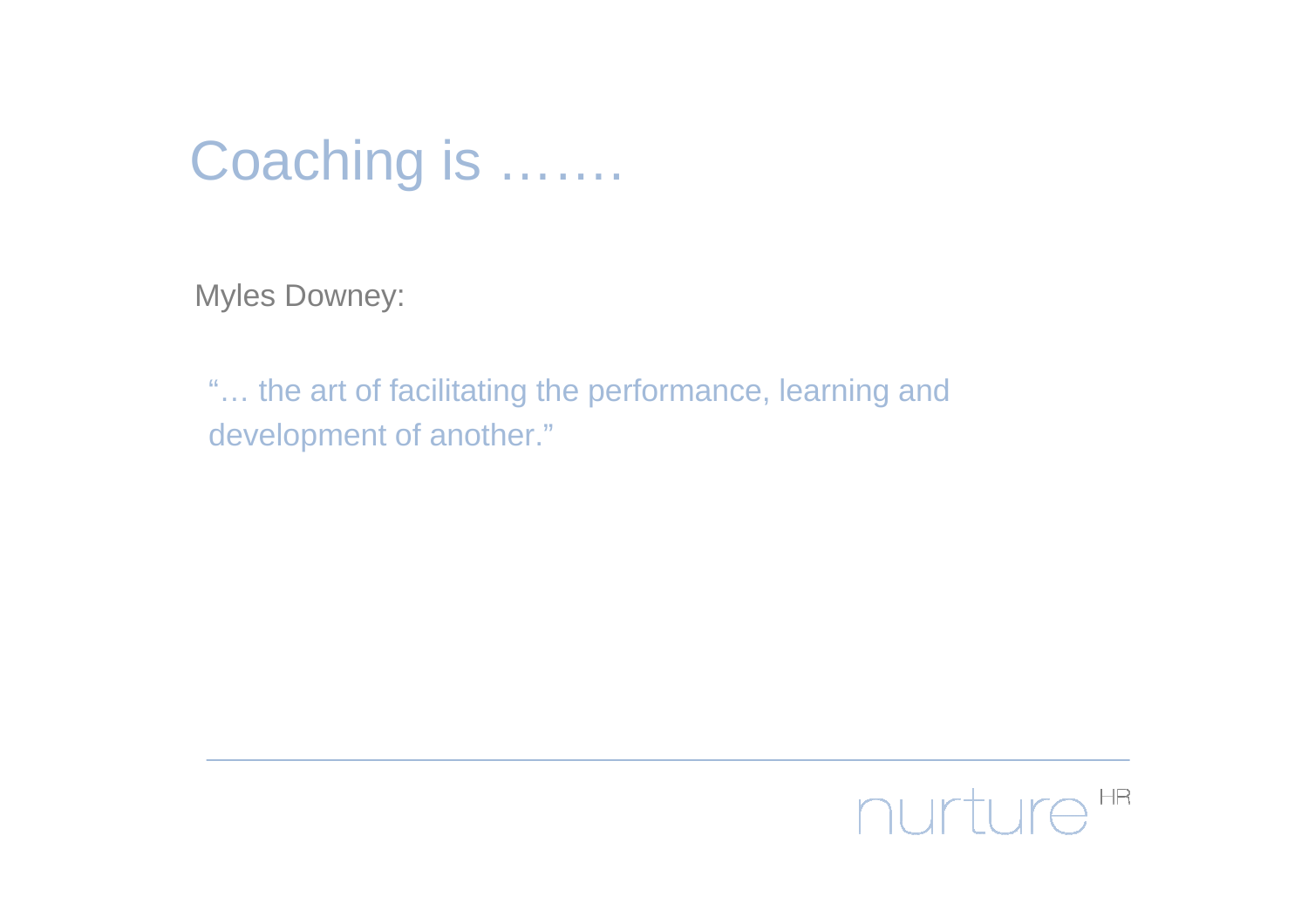#### Coaching is …….

Timothy Gallwey:

"… unlocking a person's potential to maximise their own performance. It is helping them to learn rather thanteaching them."

> PERFORMANCE = POTENTIAL – INTERFERENCE

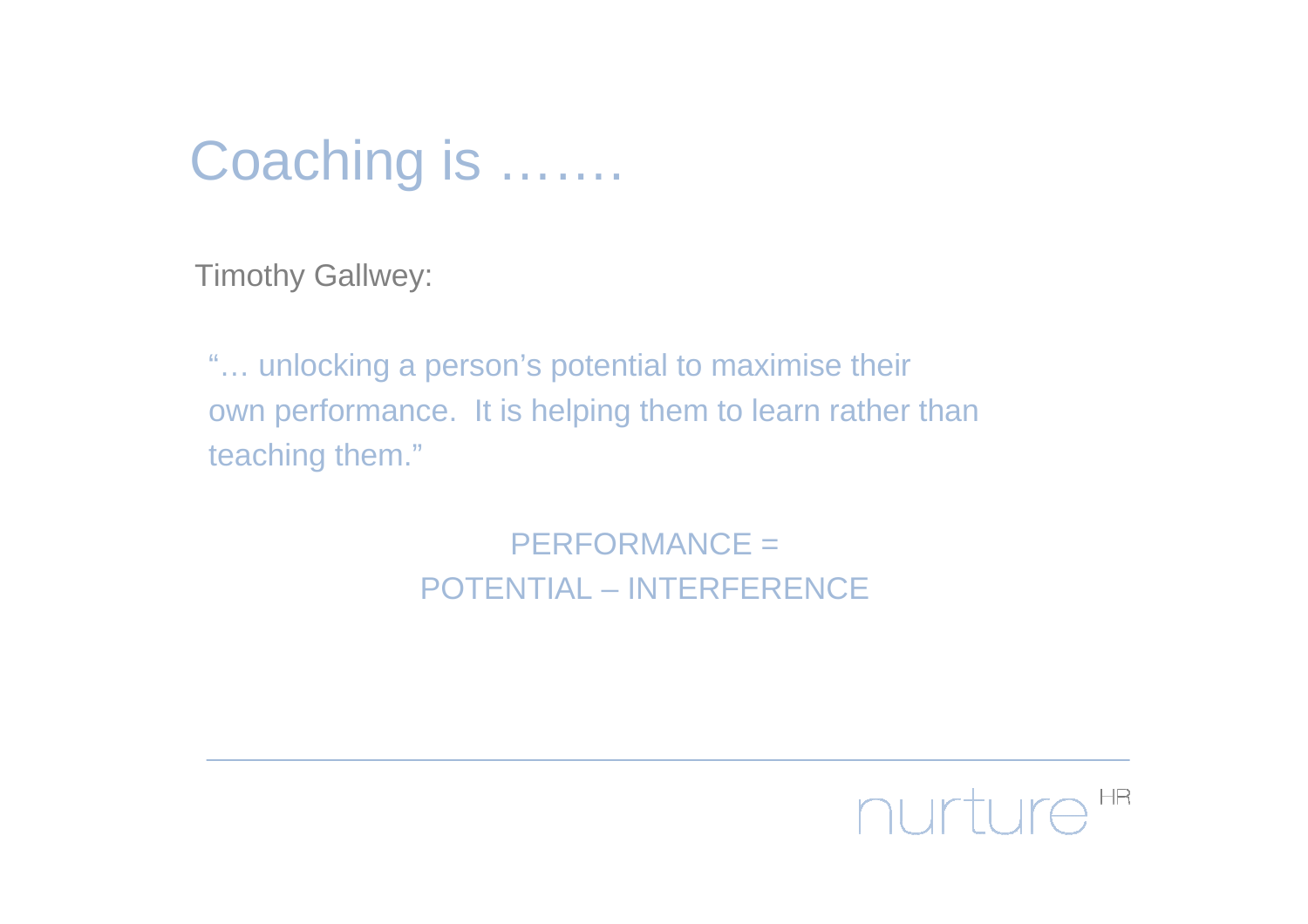#### What is coaching?

Coaching is a conversation that:

- •raises our awareness
- •encourages responsibility
- •helps us clarify what we want and how to achieve it
- •encourages us to live our values
- •challenges limiting beliefs and reinforces positive ones
- •focuses on future possibilities
- •answers the question: 'How can I/we be better?'

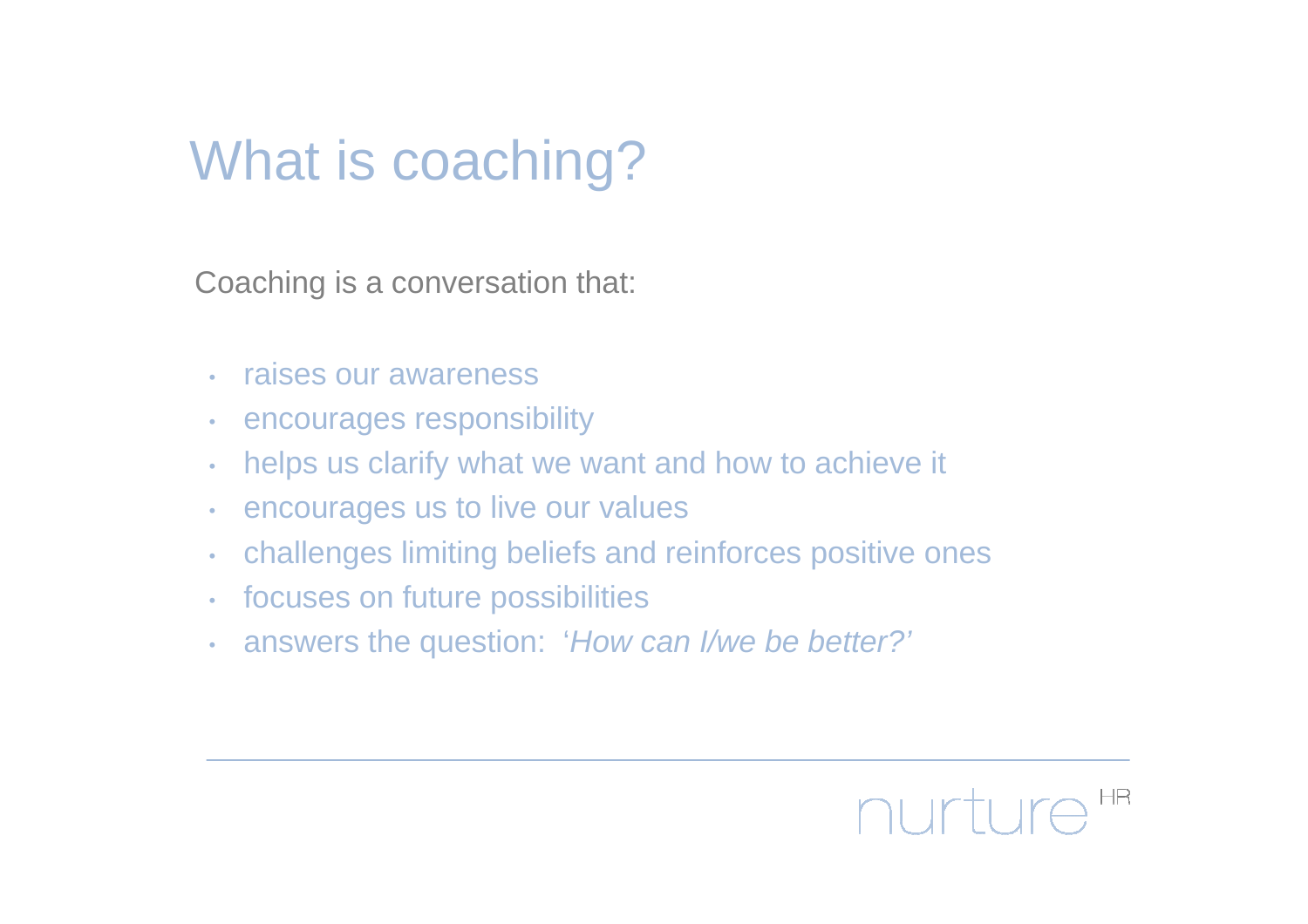



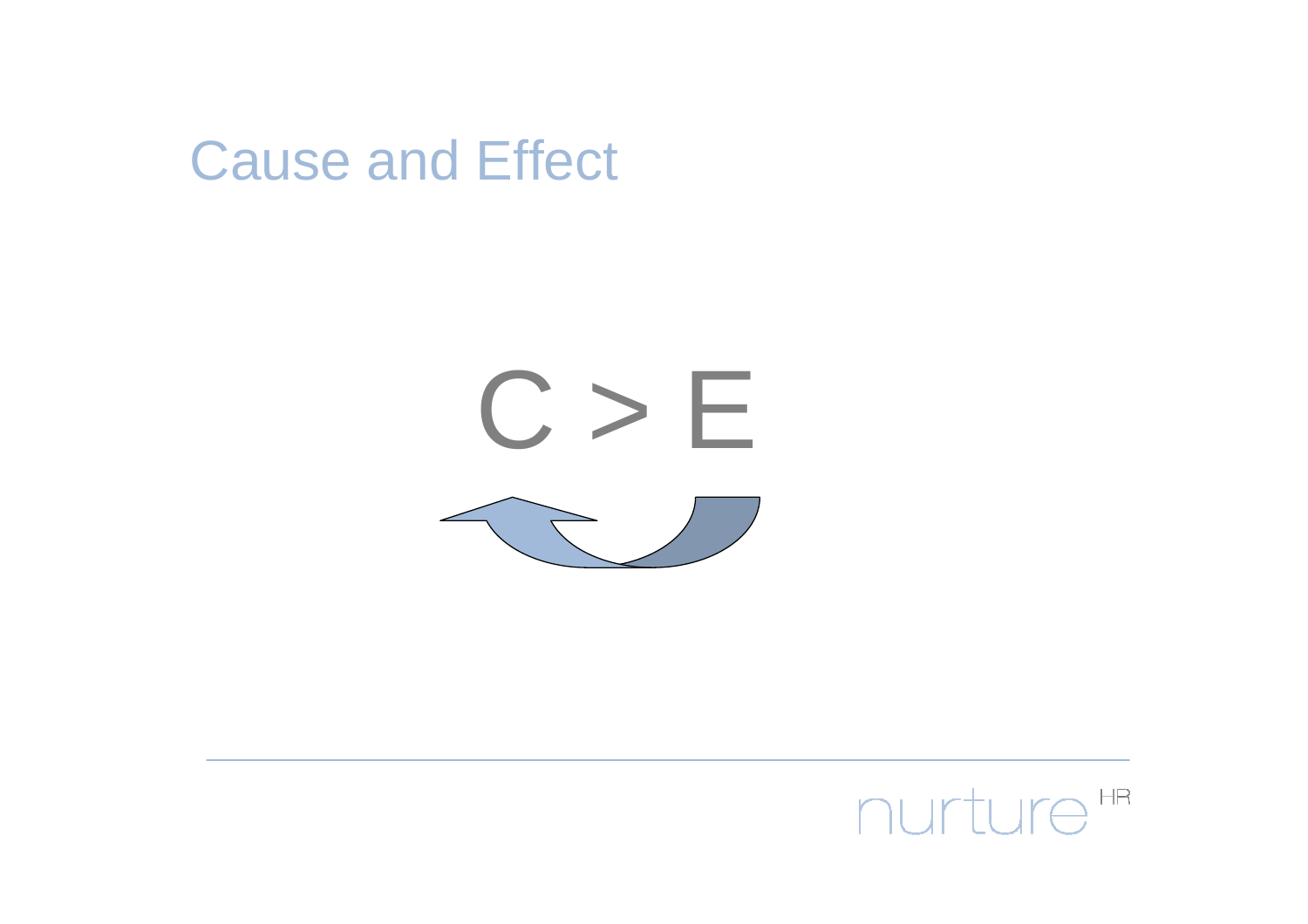#### The Coaching Continuum

directive

non-directive

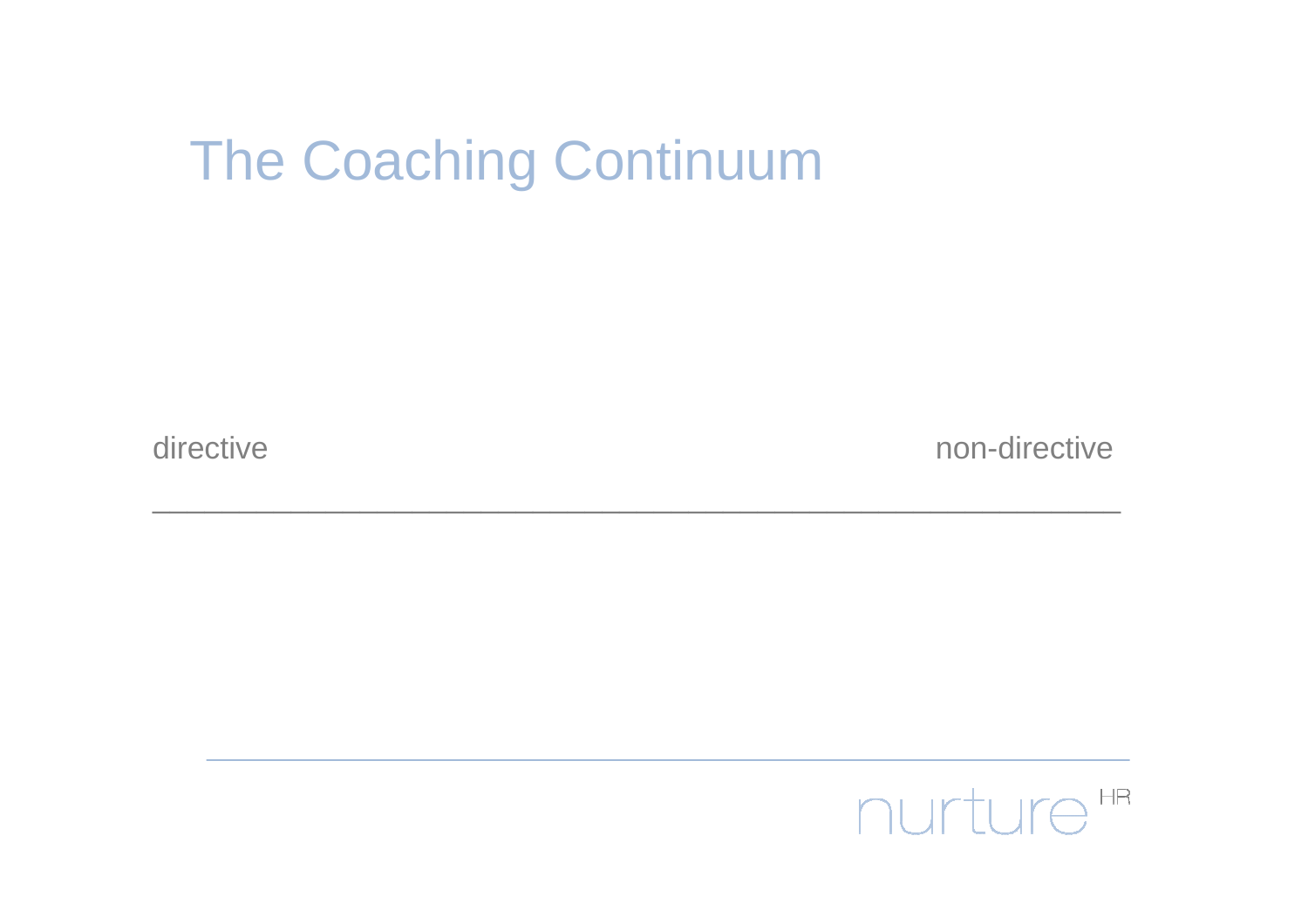# Skills Practice: Questioning for Understanding and Accountability

In threes:

- A coached/coachee
- $B \text{coach}$
- C observer

A has an 'issue' they want support with.

B asks A questions to help them see and understand the issue through A's eyes – 9 minutes. Then B asks A questions to make A more accountable to do something about it – 3 minutes. Offer no advice and no solutions.

C observes. Whenever advice or a solution is given, hold out yellow card and say 'yellow card, ask another question'.

C gives B feedback – 2 minutes – stop – start – continue.

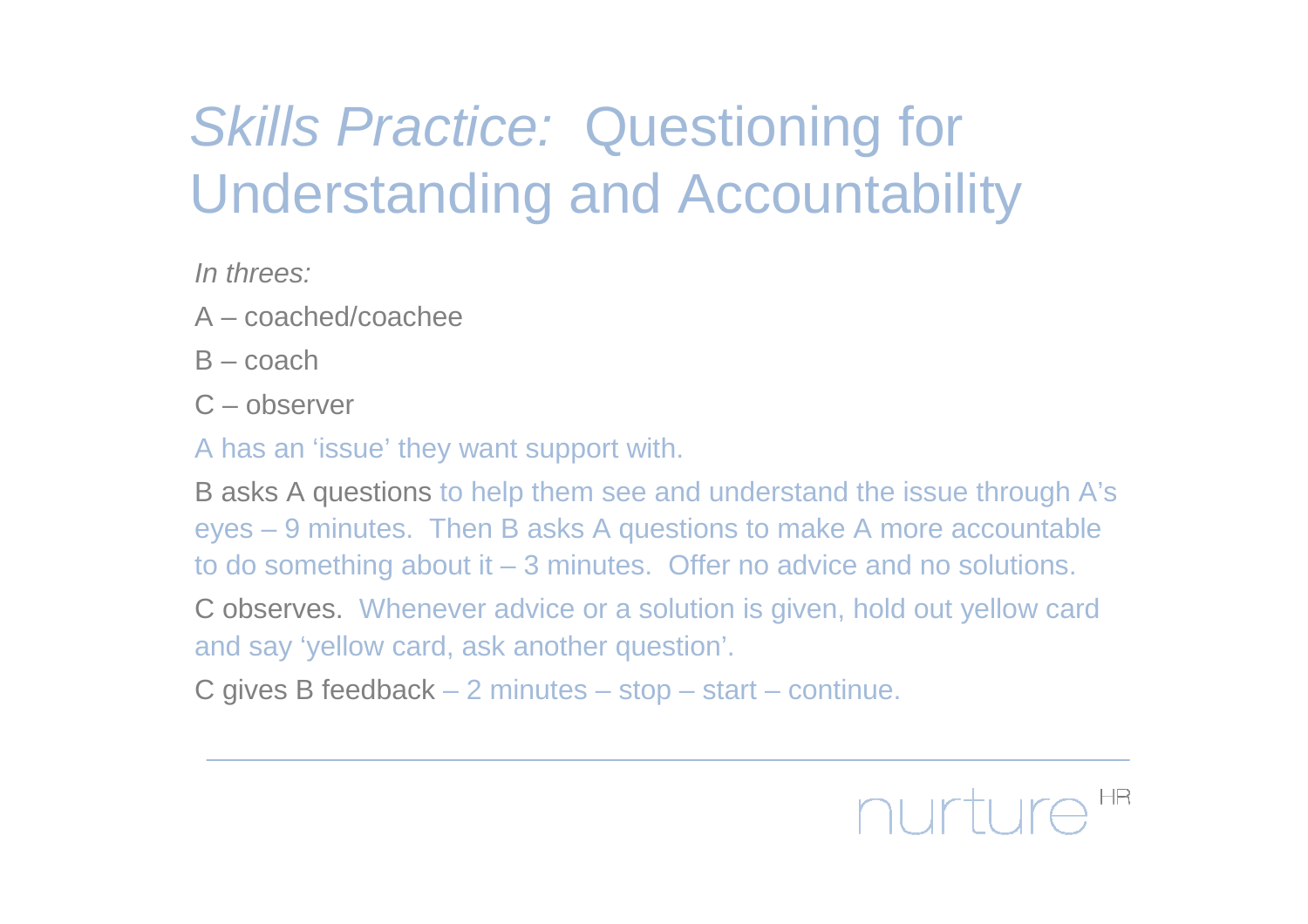#### **Questioning**

I keep six honest serving men.(They taught me all I knew).Their names are *What* and *Why* and *When* And *How* and *Where* and *Who*.

From *The Elephant's Child* by Rudyard Kipling

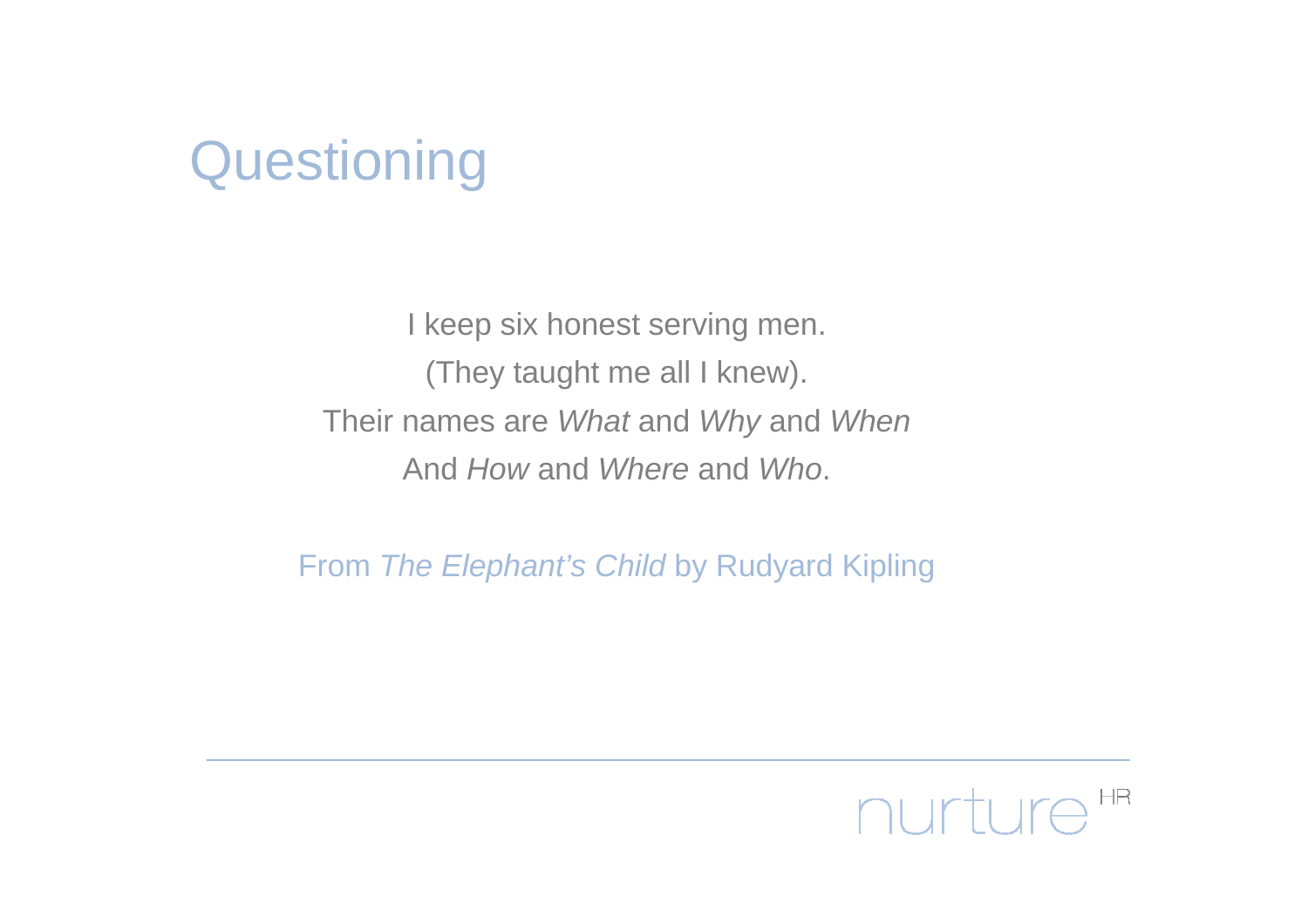#### Coaching Skills

3 essential coaching skills are:

- •Rapport
- •**Listening**
- Questioning•

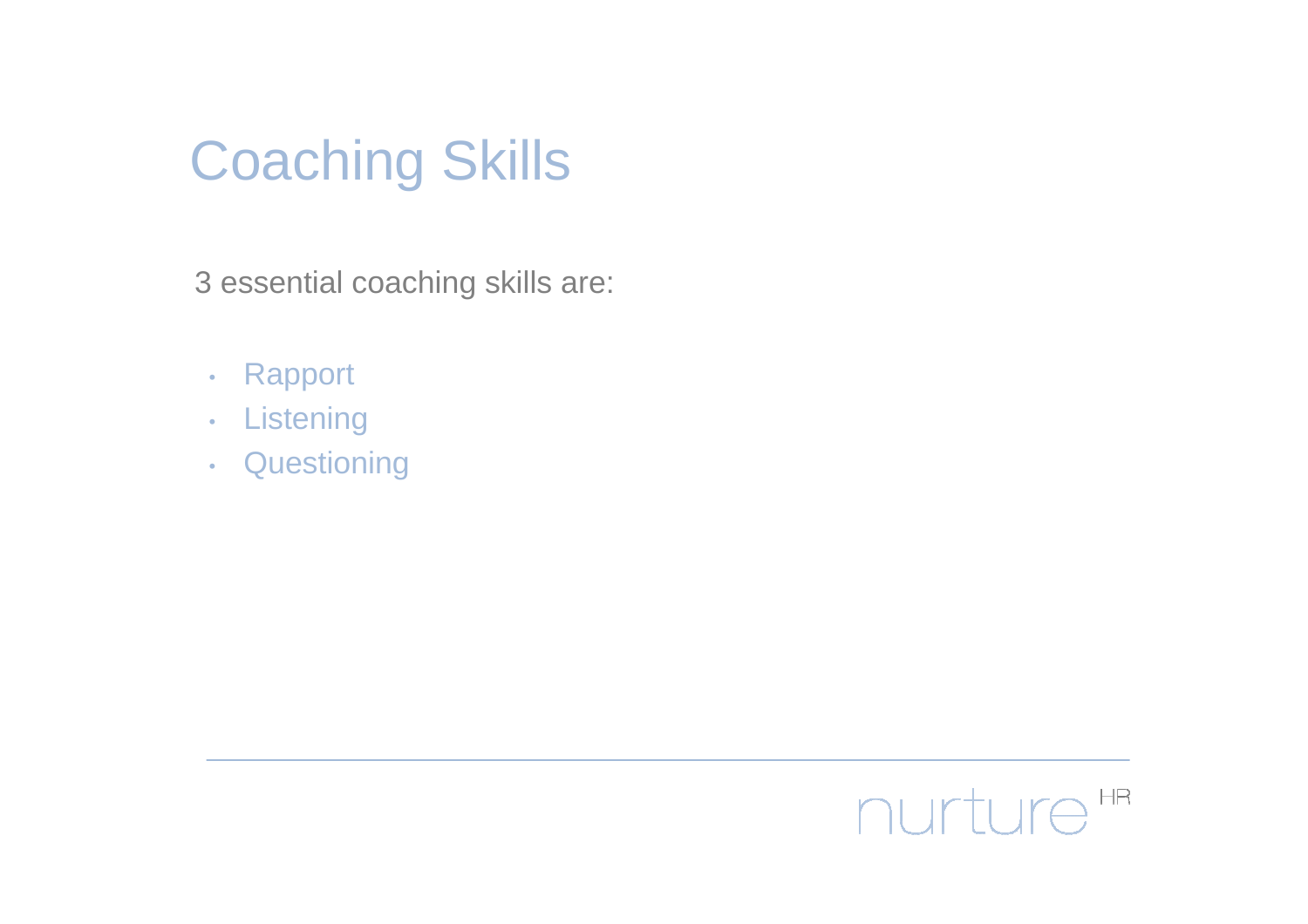# **Listening**

Listening is more than waiting for our turn to talk.

We listen better when we:

- relax
- get comfortable •
- are open and receptive •
- use our whole visual field
- shut down our internal dialogue•
- focus on the person who is talking•
- •let the person talk.

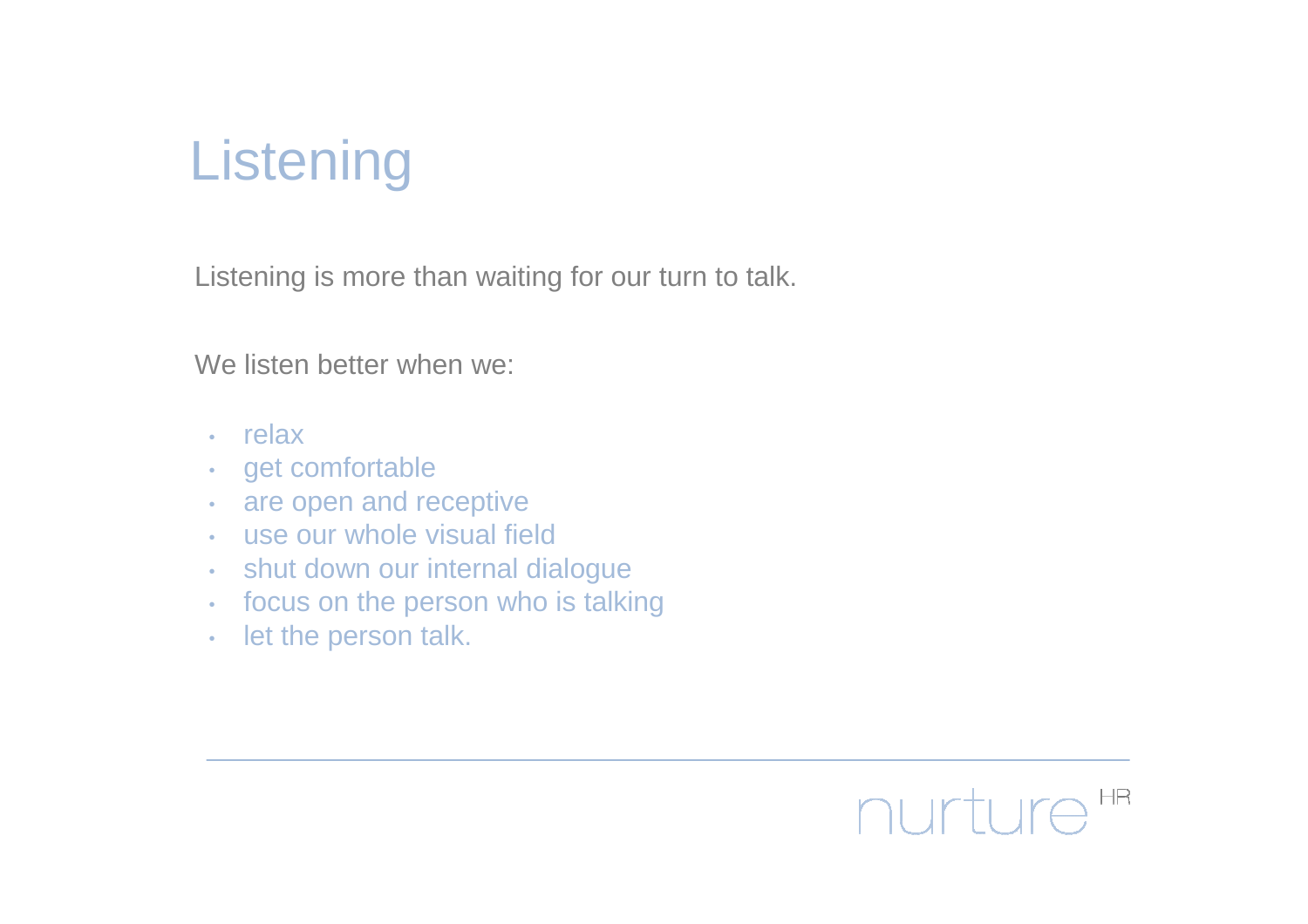#### Rapport

Rapport is a relationship of mutual respect and influence.

We can build rapport with someone by:

- •taking a genuine interest in them
- being curious about who they are and how they think•
- •being willing to see the world from their point of view

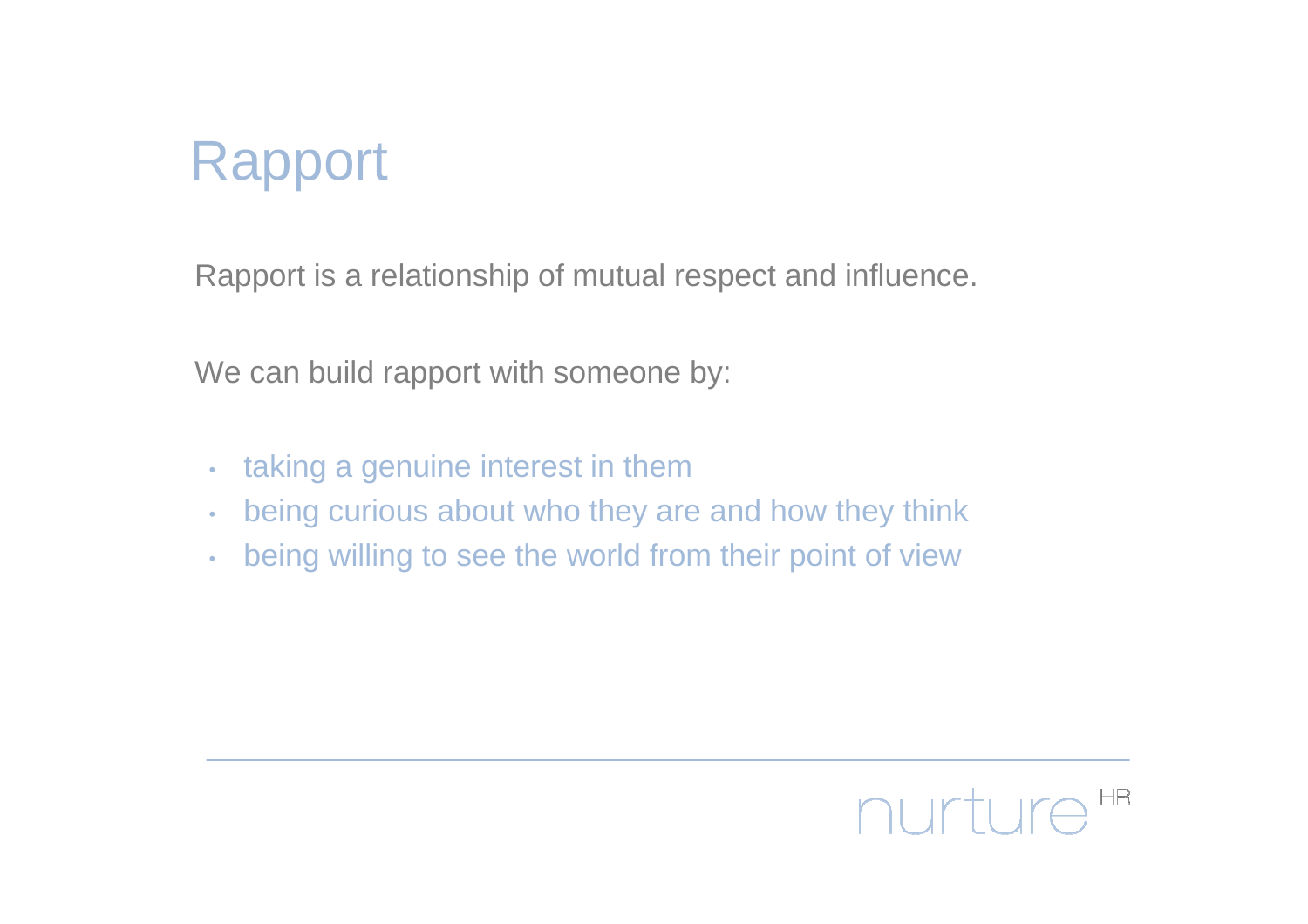### **Matching**



Pace and build rapport through 'matching':

- Physiology, *e.g., posture,* gesture, facial expression
- Tonality, e.g., pace, tone, •volume
- •Words, e.g., visual, auditory, kinaesthetic

#### nurture HR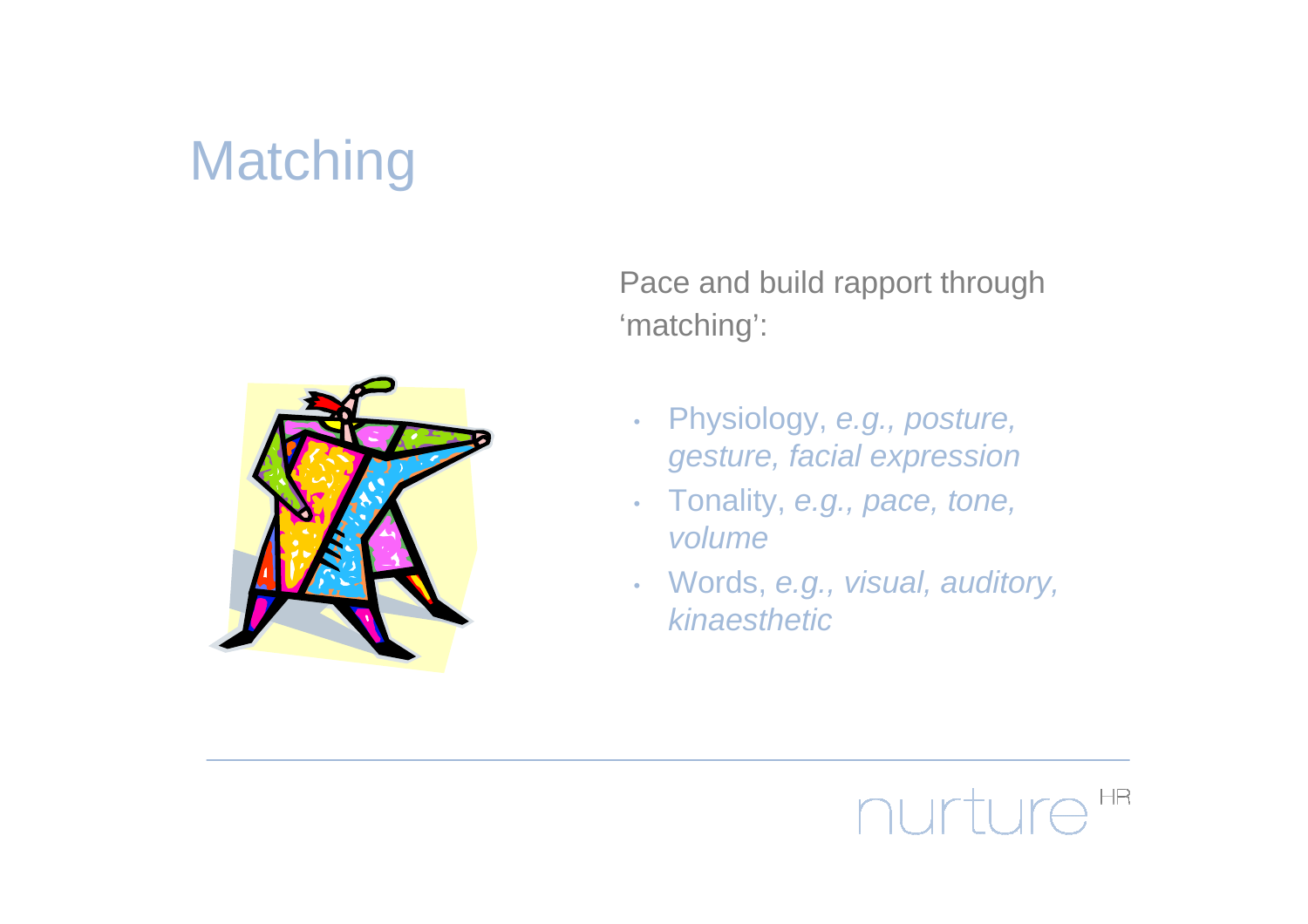#### Outstanding Coach Required!



#### nurture<sup>HR</sup>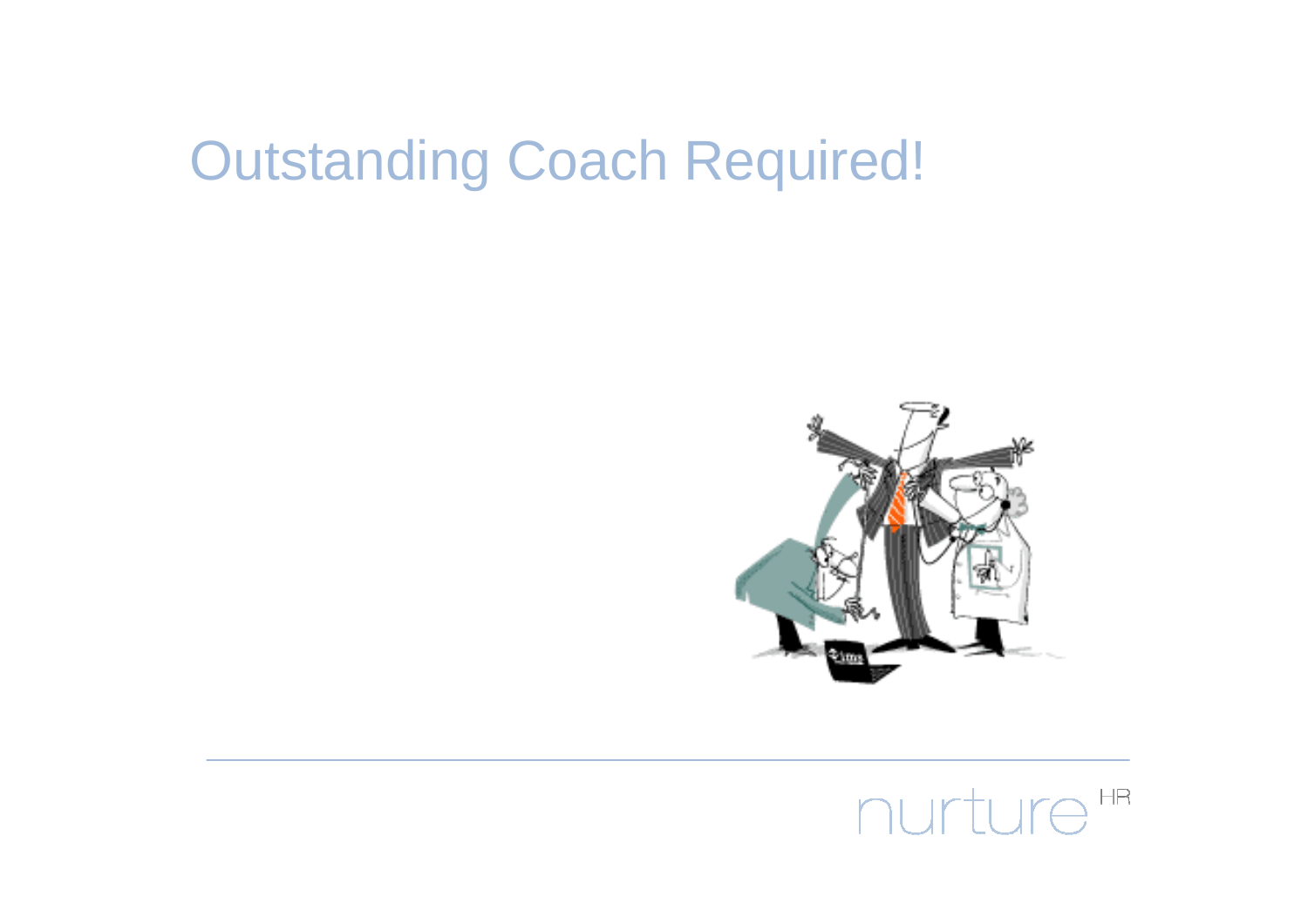#### The GROW Model

- **G**oal: What do you want?
- **R**eality: What is happening at the moment?
- **O**ptions: What could you do?
- **W**ill: What will you do?

Source: Coaching for Performance, Sir John Whitmore

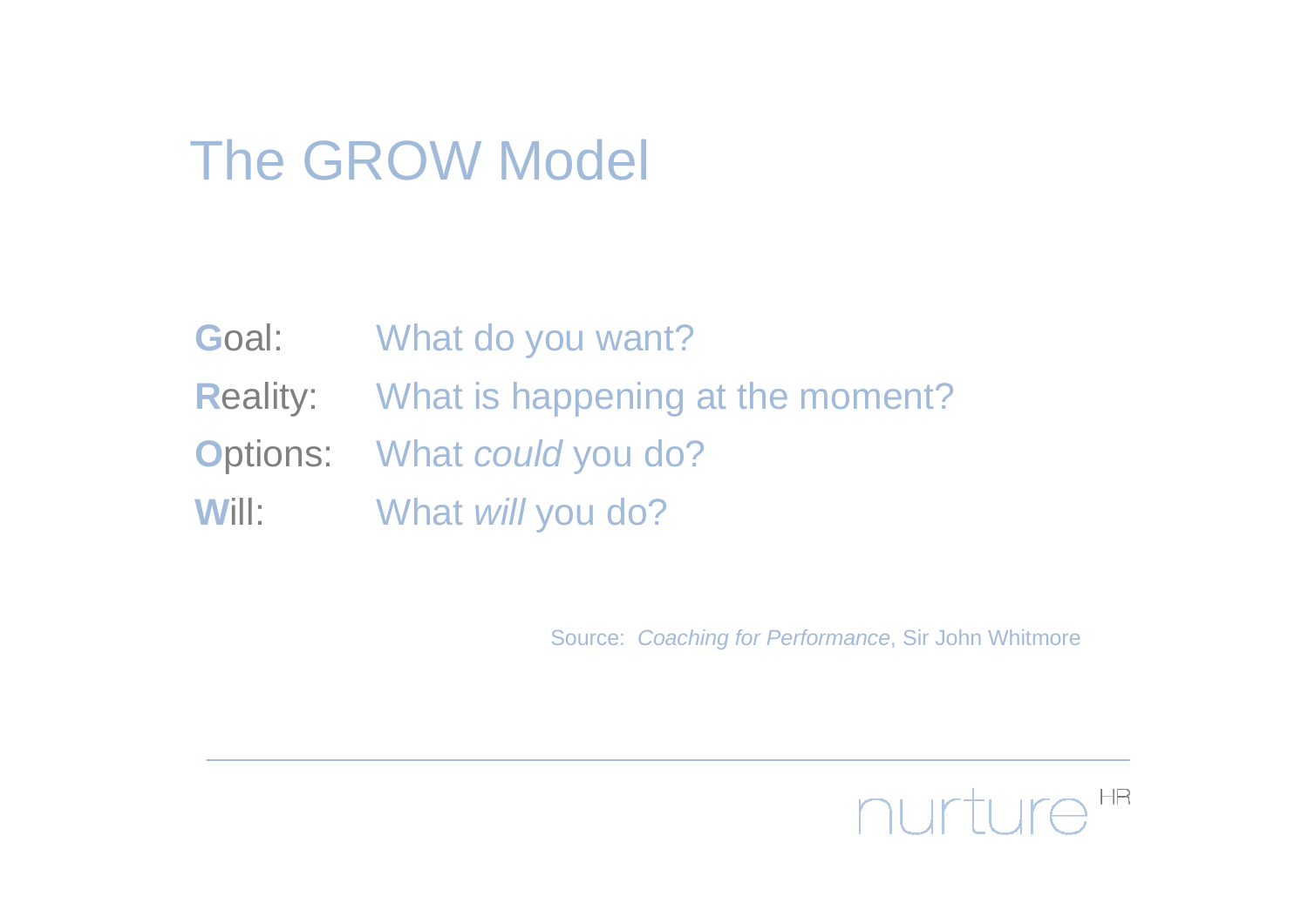#### Goal Questions

- $\bullet$ What do you want to achieve?
- $\bullet$ When do you want to achieve it by?
- $\bullet$ What does success look/sound/feel like?
- $\bullet$ What do you want instead of the problem?
- $\bullet$ How much personal control or influence do you have over it?
- $\bullet$ How do you know the goal is worth achieving?
- $\bullet$ What will it get you?
- $\bullet$ What would be a milestone along the way?
- $\bullet$ Is that realistic?
- $\bullet$ How will you measure it?

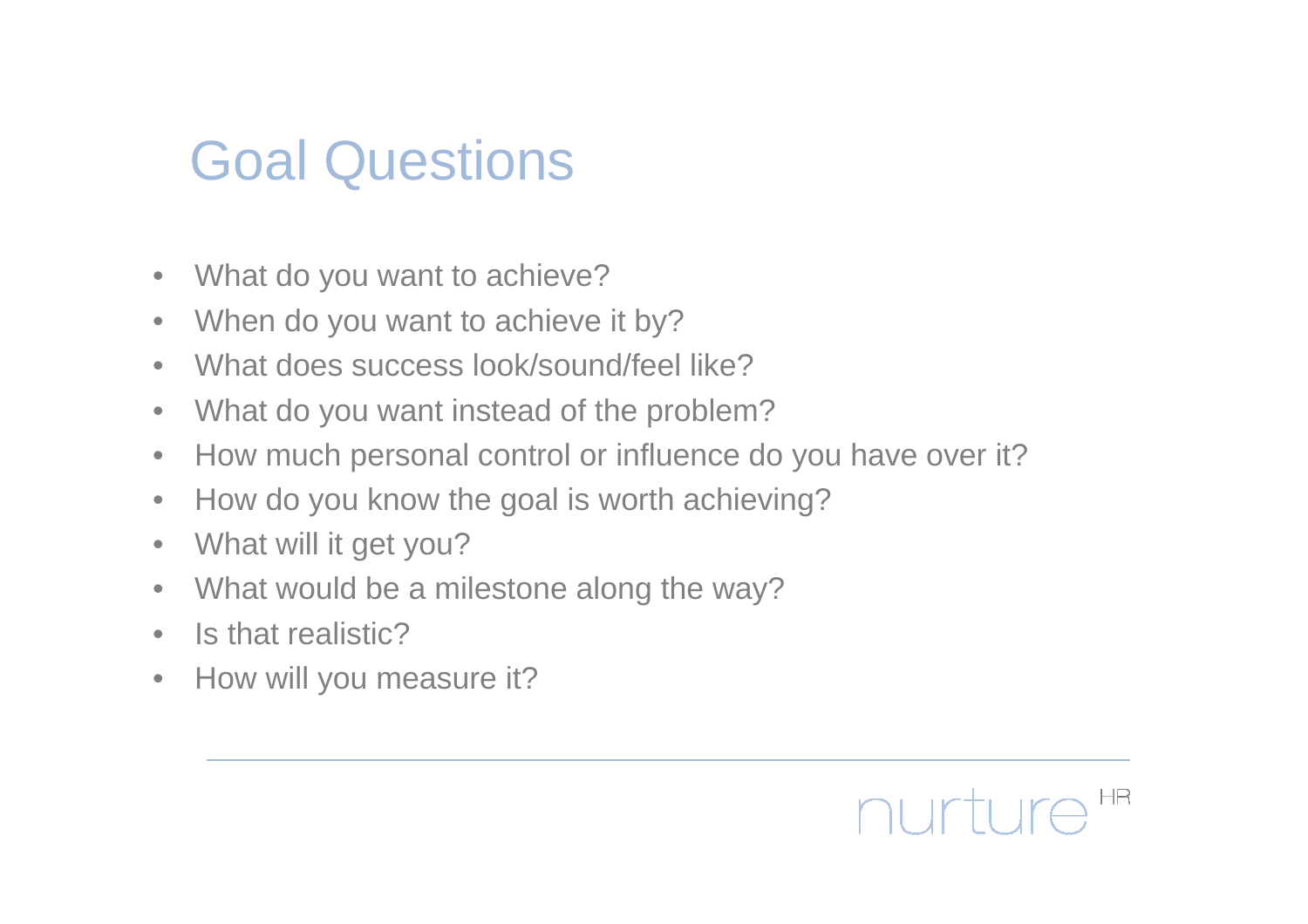#### Reality Questions

- $\bullet$ What is happening at the moment?
- $\bullet$ Who else is involved (directly & indirectly)?
- When things are going well/badly, what happens? $\bullet$
- $\bullet$ What is the effect on others?
- $\bullet$ What have you done about this so far?
- $\bullet$ What results did that produce?
- $\bullet$ What do you have that you are not using?
- $\bullet$ What's holding you back?
- What could be good about this? $\bullet$
- •What is really going on?

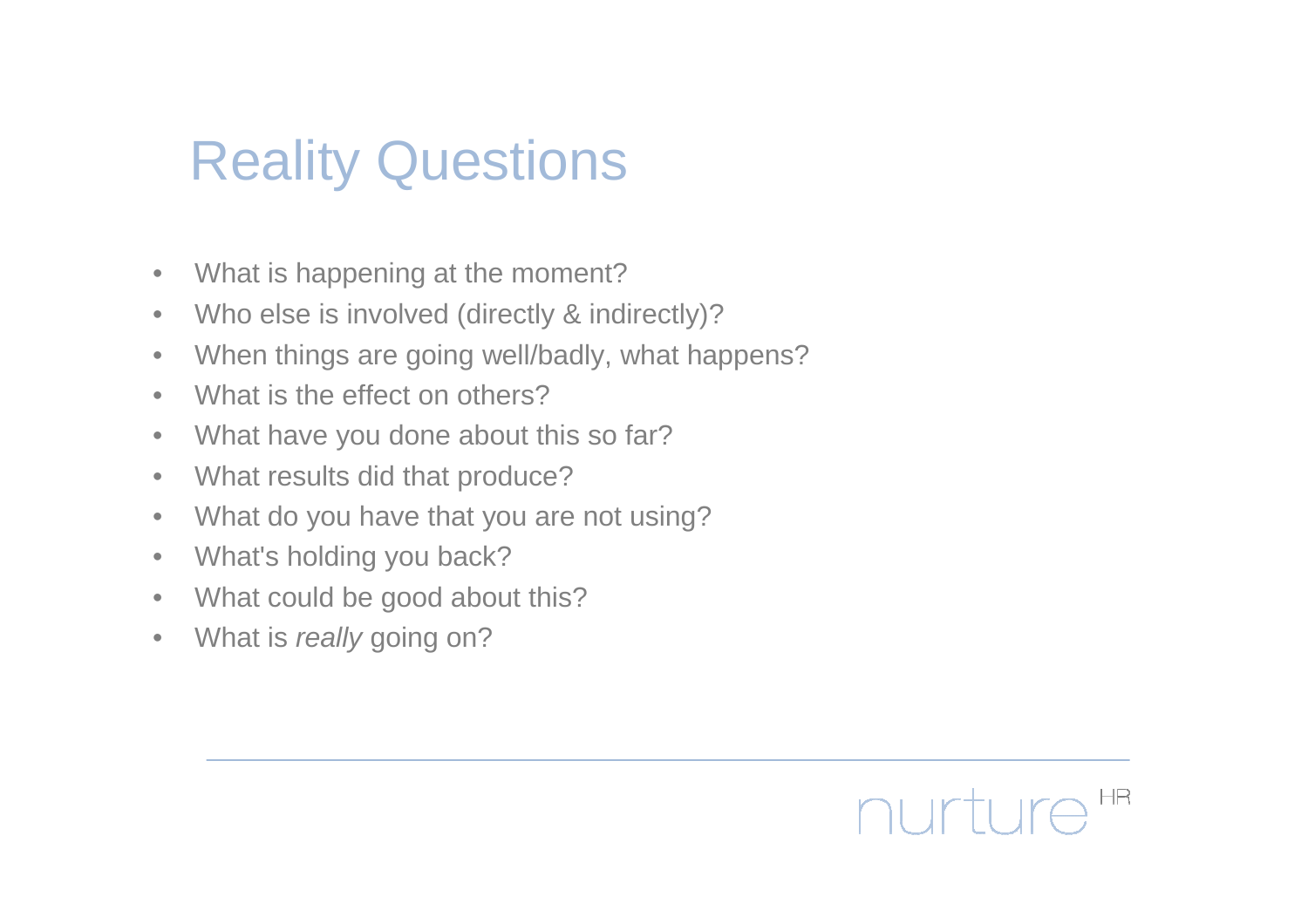#### Options Questions

- $\bullet$ What *could* you do?
- $\bullet$ What options do you have?
- What approaches have you seen in similar circumstances? $\bullet$
- $\bullet$ Who might help?
- What if you had…..more time, power, magic wand? $\bullet$
- $\bullet$ What is the right thing to do?
- If the constraints were removed, what would you do? $\bullet$
- $\bullet$ What would a wise old friend suggest?
- $\bullet$ Which options are of interest to you?
- •What are the benefits and pitfalls?

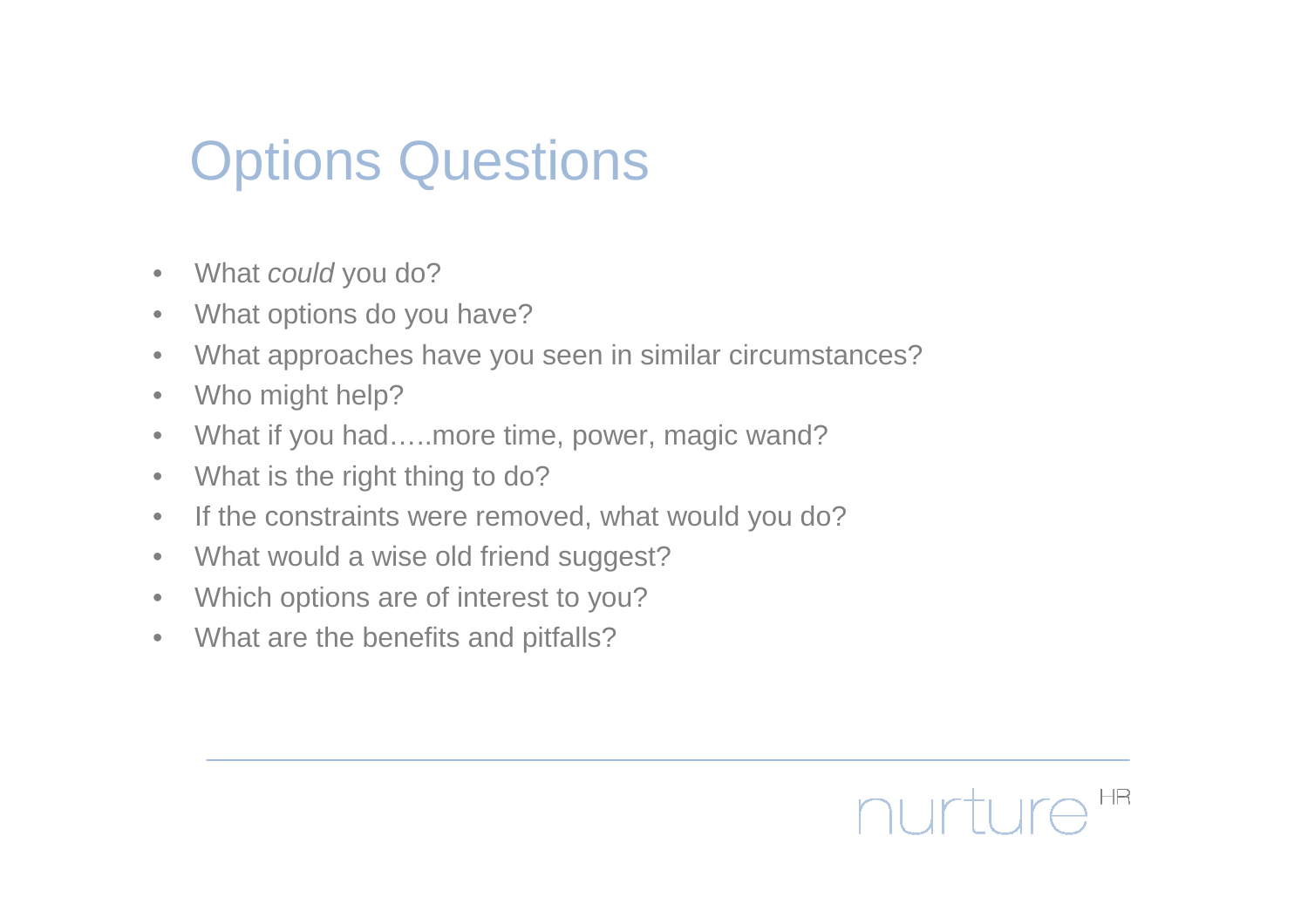#### Will Questions

- •Which option(s) will you choose?
- $\bullet$ What are the next steps?
- $\bullet$ When will you take them?
- What will it cost you if you don't take action? $\bullet$
- $\bullet$ What will you gain if you do?
- $\bullet$ What might get in the way?
- $\bullet$ What support do you need and from whom?
- $\bullet$ How will you get it?
- $\bullet$ What could I do to support you?
- On a scale of  $1 10$ , how motivated are you to take this step?  $\bullet$
- $\bullet$ What prevents you from being a 10?
- What do you need to do to get your commitment up to a 10? $\bullet$

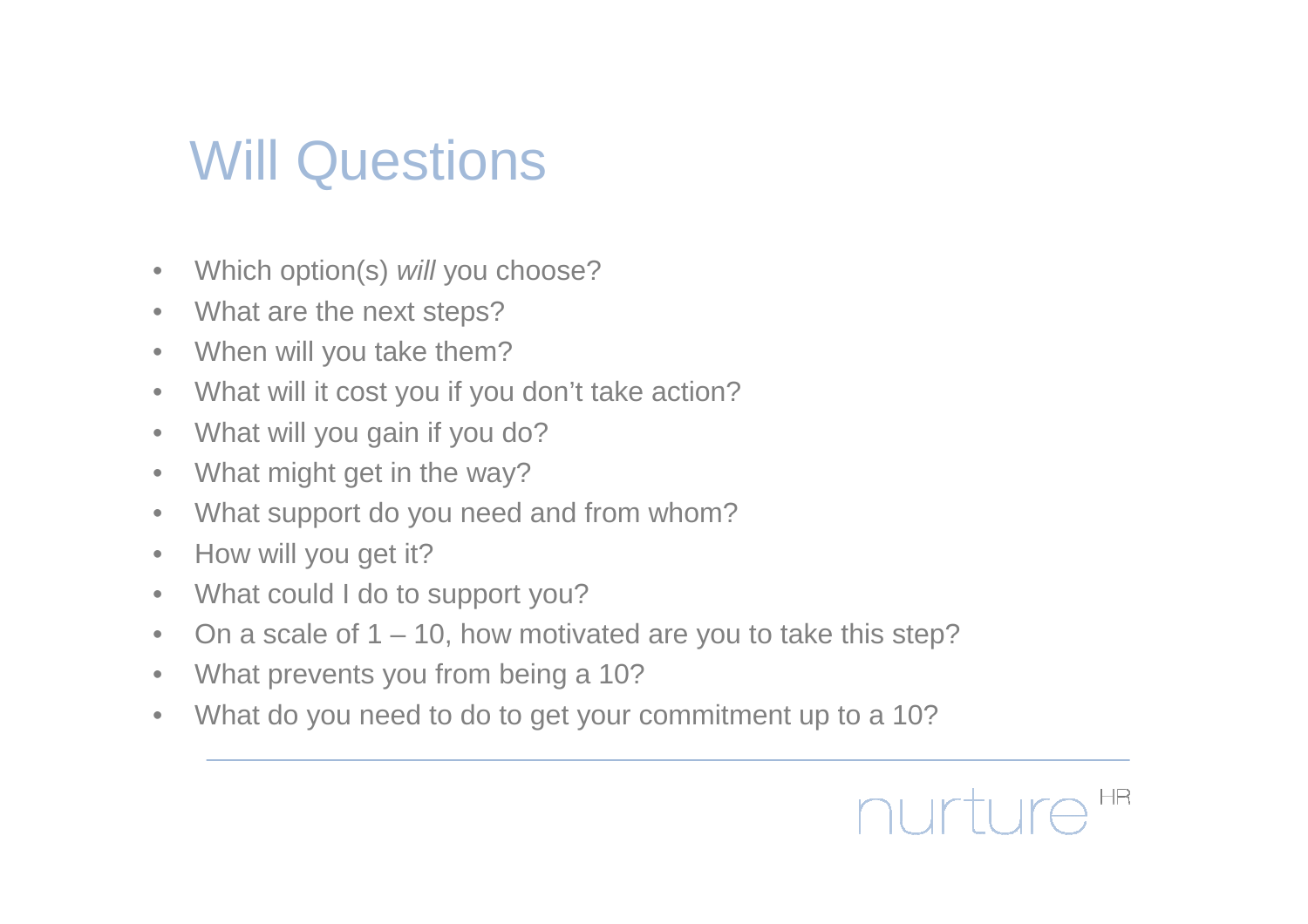#### Skills Practice: GROW



Coach uses the GROW Modelto help student:

- •clarify goals
- explore current reality •
- •generate options
- agree next steps.•

#### nurture  $HR$